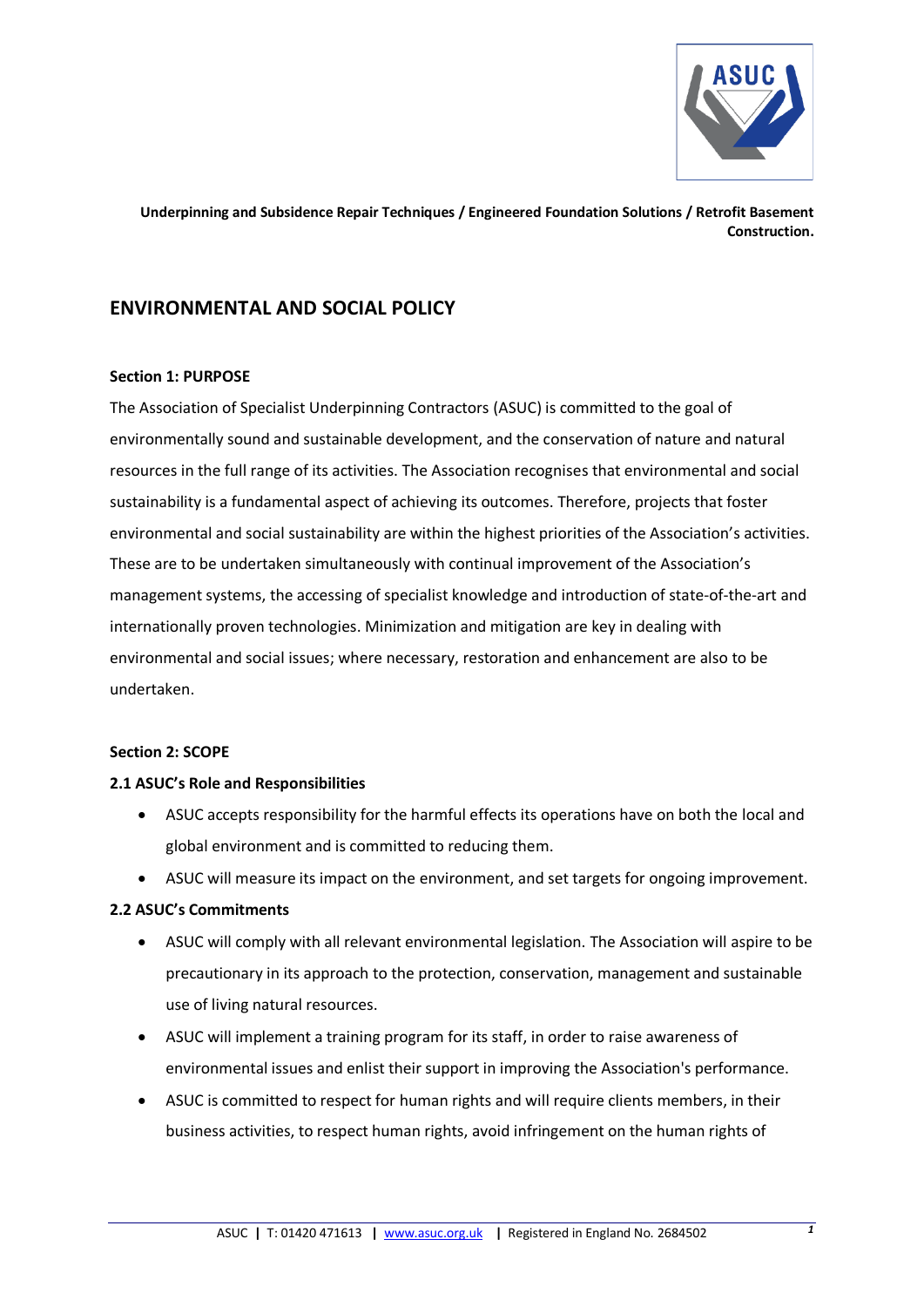

others, and address adverse human rights risks and impacts caused by their business activities.

- ASUC believes that gender equality is a fundamental aspect of a modern, well-functioning economy and democratic society, and is committed to preventing gender discrimination and to promoting gender equality.
- Adjacent to this is ASUC's commitment to equality and diversity as part of a modern, wellfunctioning economy and democratic society; this is covered in the Equality and Diversity Policy below.
- ASUC will encourage the adoption of similar principles by its suppliers.
- ASUC is committed to the principles of transparency, accountability and engagement, with regard to the principles outlined in this document.

# **Section 3: ENVIRONMENTAL AND SOCIAL PERFORMANCE REQUIREMENTS**

ASUC has adopted a comprehensive set of specific Performance Requirements (PRs) for key areas of environmental and social sustainability. Central to the PRs is the application of the mitigation hierarchy and good international practice.

- Assessment and Management of Environmental and Social Risks and Impacts
- Labour and Working Conditions
- Resource Efficiency and Pollution Prevention and Control
- Health, Safety and Security
- Biodiversity Conservation and Sustainable Management of Living Natural Resources
- Cultural Heritage
- Information Disclosure

# **Section 4: EFFECTIVE DATE**

This policy becomes effective on 1 January 2022.

# **Section 5: ACCOUNTABILITY AND RESPONSIBILITY**

Lauren Fairley is accountable for this Policy.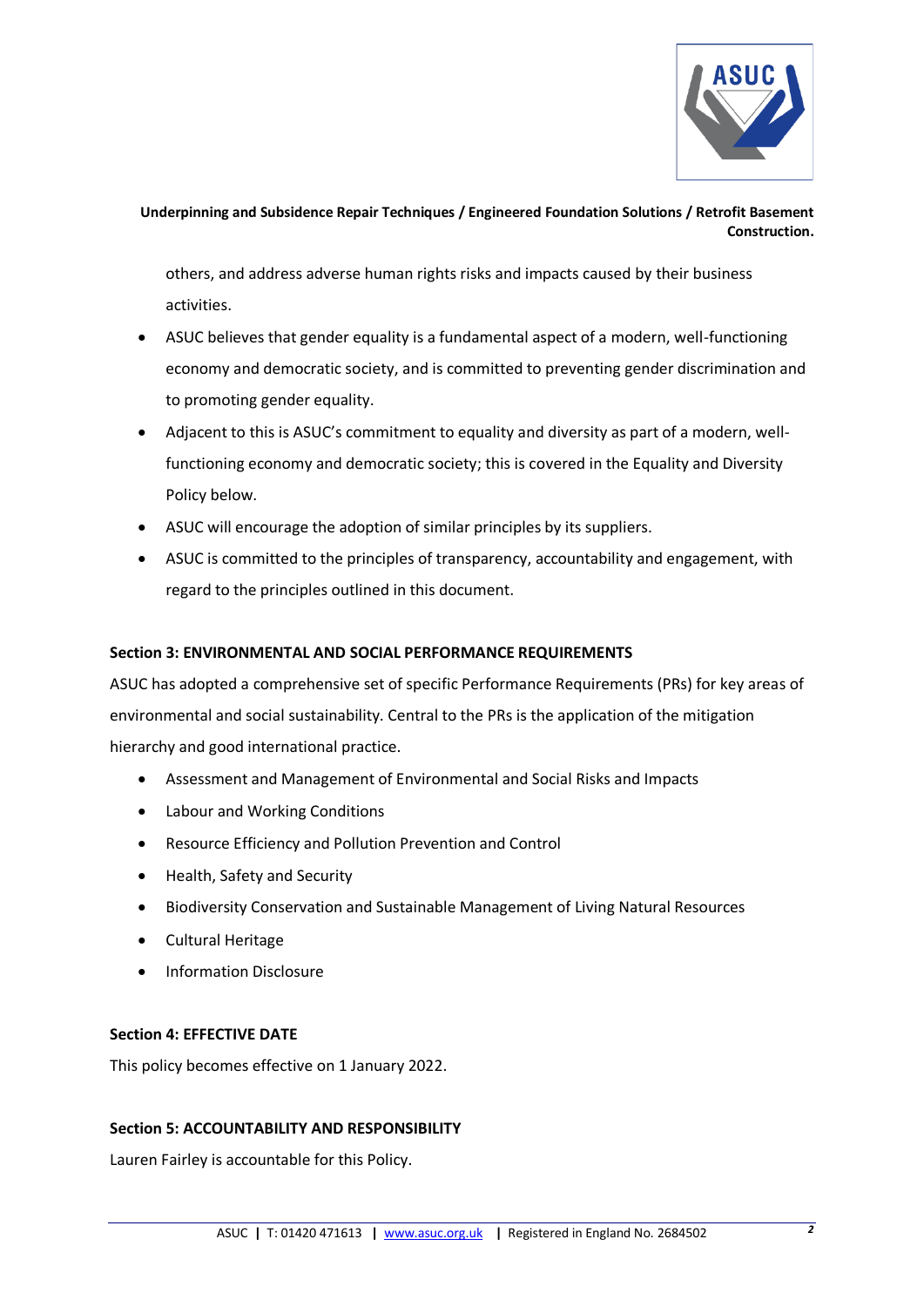

Lauren Fairley is responsible for this Policy.

## **Section 6: REVIEW**

This policy shall be subject to review by 1 January 2023.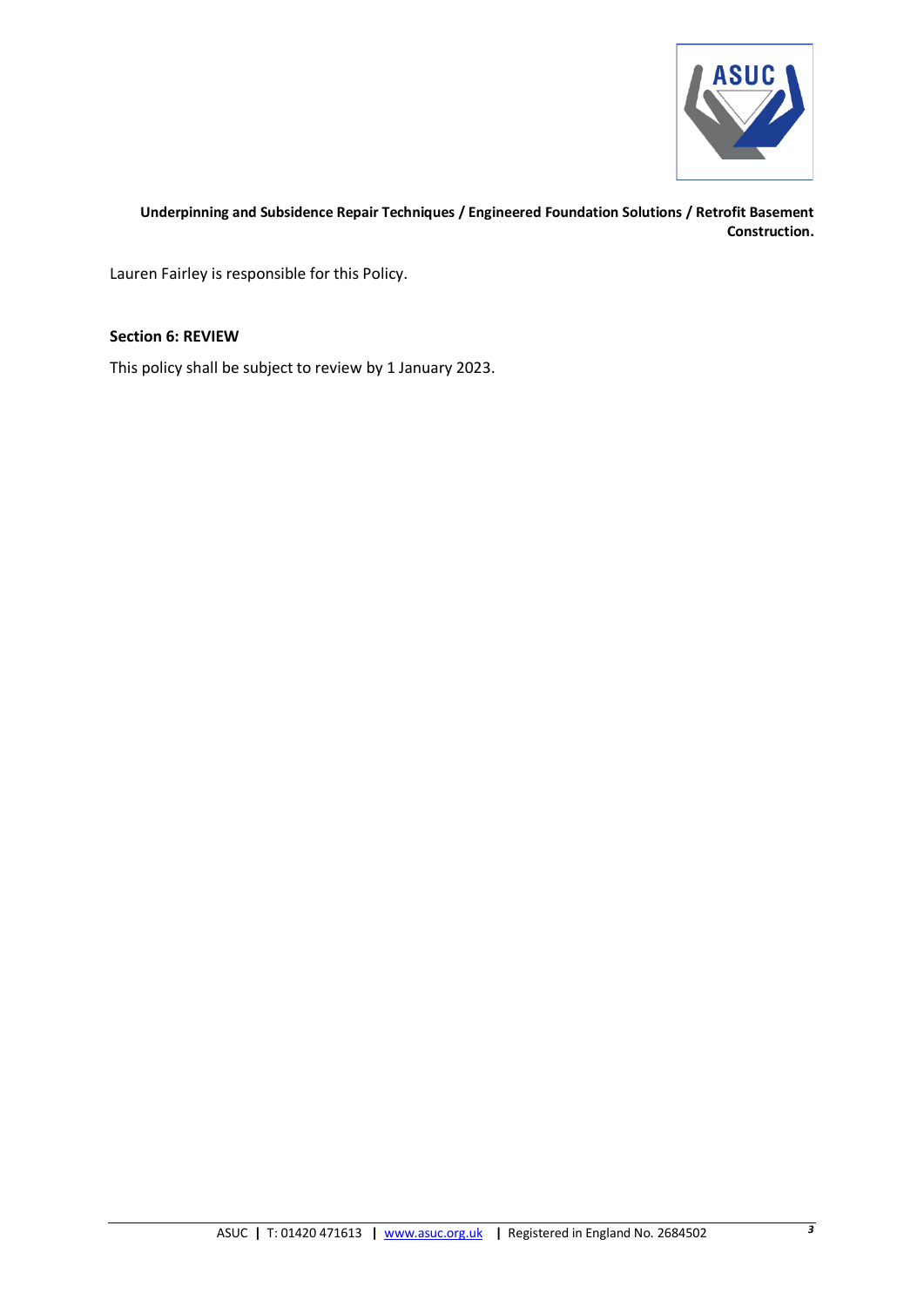

# **EQUALITY AND DIVERSITY POLICY**

## **Section 1: PURPOSE**

The Association of Specialist Underpinning Contractors (ASUC) is committed to encouraging a supportive and inclusive culture amongst the whole workforce. It is within our best interest to promote diversity and eliminate discrimination in the workforce. ASUC's aim is to ensure that all employees, job applicants, members and clients are given equal opportunity and that the Association is representative of all sections of society. Each individual will be valued and respected.

## **Section 2: SCOPE**

## **2.1 ASUC's Role and Responsibilities**

- ASUC accepts responsibility for promoting equality and diversity in its workplaces and amongst its membership. The Association values each individual, and is willing and prepared to fulfil their needs, to support them, and to combat discrimination.
- ASUC will monitor this, and set targets for ongoing improvement.

# **2.2 ASUC's Commitments**

- ASUC commits to safeguarding those who may face inequality or harassment due to one or more of the nine protected characteristics, as protected from discrimination under equality legislation in the Equality Act (2010). These are:
- *i. Age*
- *ii. Disability*
- *iii. Sex*
- *iv. Sexual orientation*
- *v. Race*
- *vi. Religion or belief*
- *vii. Gender reassignment*
- *viii. Marriage or civil partnership*
- *ix. Pregnancy and maternity/paternity*